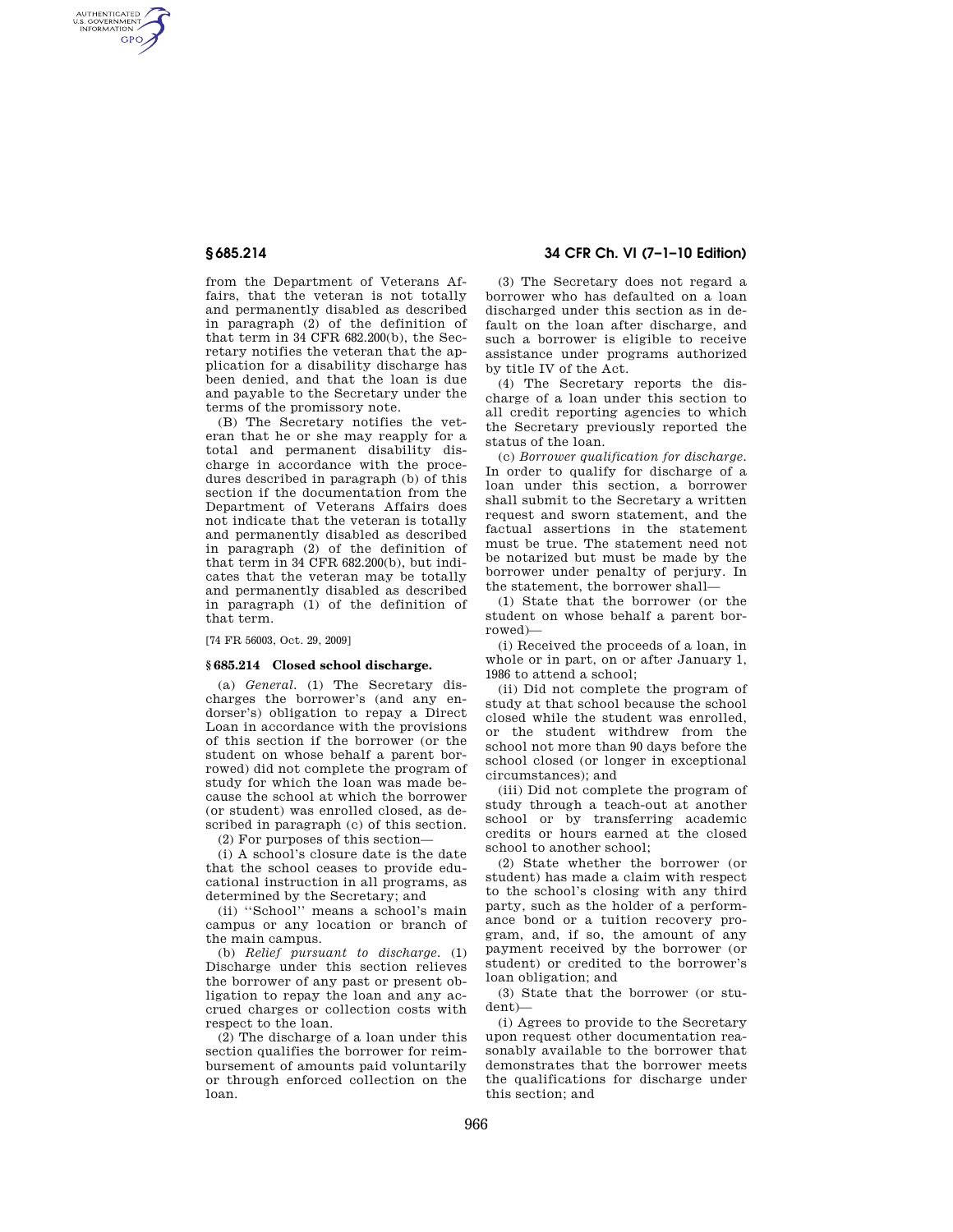# **Ofc. of Postsecondary Educ., Education § 685.214**

(ii) Agrees to cooperate with the Secretary in enforcement actions in accordance with paragraph (d) of this section and to transfer any right to recovery against a third party to the Secretary in accordance with paragraph (e) of this section.

(d) *Cooperation by borrower in enforcement actions.* (1) In order to obtain a discharge under this section, a borrower shall cooperate with the Secretary in any judicial or administrative proceeding brought by the Secretary to recover amounts discharged or to take other enforcement action with respect to the conduct on which the discharge was based. At the request of the Secretary and upon the Secretary's tendering to the borrower the fees and costs that are customarily provided in litigation to reimburse witnesses, the borrower shall—

(i) Provide testimony regarding any representation made by the borrower to support a request for discharge;

(ii) Produce any documents reasonably available to the borrower with respect to those representations; and

(iii) If required by the Secretary, provide a sworn statement regarding those documents and representations.

(2) The Secretary denies the request for a discharge or revokes the discharge of a borrower who—

(i) Fails to provide the testimony, documents, or a sworn statement required under paragraph  $(d)(1)$  of this section; or

(ii) Provides testimony, documents, or a sworn statement that does not support the material representations made by the borrower to obtain the discharge.

(e) *Transfer to the Secretary of borrower's right of recovery against third parties.* (1) Upon discharge under this section, the borrower is deemed to have assigned to and relinquished in favor of the Secretary any right to a loan refund (up to the amount discharged) that the borrower (or student) may have by contract or applicable law with respect to the loan or the enrollment agreement for the program for which the loan was received, against the school, its principals, its affiliates and their successors, its sureties, and any private fund, including the portion of a

public fund that represents funds received from a private party.

(2) The provisions of this section apply notwithstanding any provision of State law that would otherwise restrict transfer of those rights by the borrower (or student), limit or prevent a transferee from exercising those rights, or establish procedures or a scheme of distribution that would prejudice the Secretary's ability to recover on those rights.

(3) Nothing in this section limits or forecloses the borrower's (or student's) right to pursue legal and equitable relief regarding disputes arising from matters unrelated to the discharged Direct Loan.

(f) *Discharge procedures.* (1) After confirming the date of a school's closure, the Secretary identifies any Direct Loan borrower (or student on whose behalf a parent borrowed) who appears to have been enrolled at the school on the school closure date or to have withdrawn not more than 90 days prior to the closure date.

(2) If the borrower's current address is known, the Secretary mails the borrower a discharge application and an explanation of the qualifications and procedures for obtaining a discharge. The Secretary also promptly suspends any efforts to collect from the borrower on any affected loan. The Secretary may continue to receive borrower payments.

(3) If the borrower's current address is unknown, the Secretary attempts to locate the borrower and determines the borrower's potential eligibility for a discharge under this section by consulting with representatives of the closed school, the school's licensing agency, the school's accrediting agency, and other appropriate parties. If the Secretary learns the new address of a borrower, the Secretary mails to the borrower a discharge application and explanation and suspends collection, as described in paragraph  $(f)(2)$  of this section.

(4) If a borrower fails to submit the written request and sworn statement described in paragraph (c) of this section within 60 days of the Secretary's mailing the discharge application, the Secretary resumes collection and